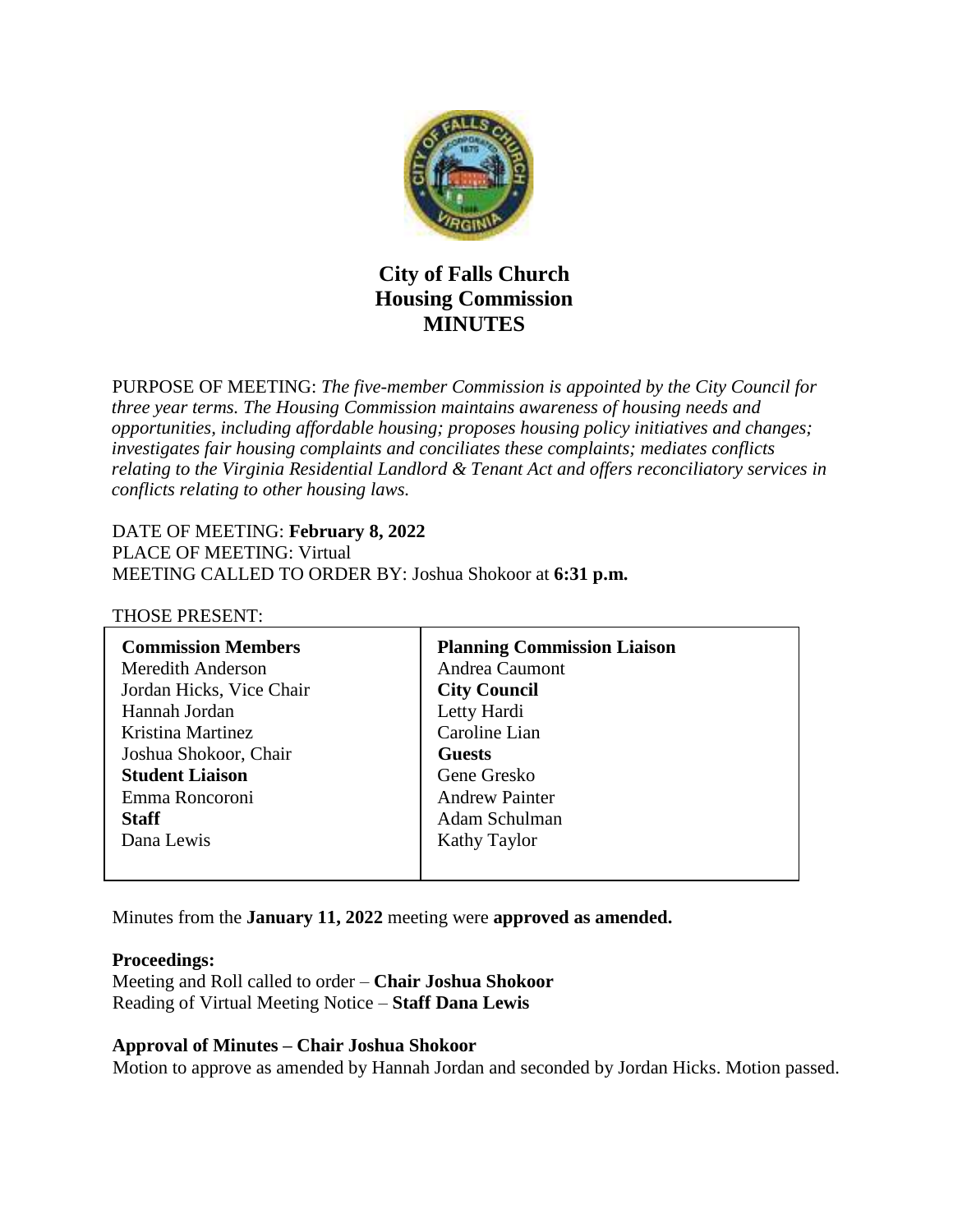## **One City Center, Housing Commission Comments – Atlantic Realty Companies**

Andrew Painter and Adam Schulman from Atlantic Realty did a presentation on the proposed One City Center development. Of the 246 units, 24 units or 10% would be studios, 48 units or 20% would be 1-bedroom, 102 or 41% 1-bedroom with dens, 54 or 22% 2-bedrooms, and 18 or 7% 2 bedroom with dens. 10% or 25 units will be Affordable Dwelling Units (ADU). The breakdown is 1 studio affordable to households at 60% of the Area Median Income (AMI), 3 1-bedroom at 60% AMI, 7 1-bedroom with den at 60% AMI, 3 2-bedroom at 60% AMI, 1 2-bedroom with den at 60% AMI, plus 10 1-bedroom at 80% AMI. They will consider offering units at 40% AMI. ADUs run for the life of the property. Members expressed a preference for studios and 2-bedroom units.

## **The Fields Apartments – Follow Up**

Ms. Lewis discussed a report presented to City Council about The Fields. Kettler has been giving weekly reports about their progress addressing complaints. Residents have been reporting significant progress. This situation is being closely followed.

## **Affordable Housing Fund Request - Amazon & Virginia Village**

Ms. Martinez reported that the Affordable Housing Fund committee voted to approve the request to provide a match to the Amazon grants. The request was \$400,000 for the Amazon 2 project and \$100,000 for the Amazon 3-5 project. Ms. Anderson moved to approve the recommendation of the committee. Mr. Hicks seconded.

#### **Amazon Grants Update**

Ms. Lewis reported that two items were discussed at the January 7, 2022 City Council Work Session regarding the Amazon funds. The first was an Agreement with Virginia Housing for receipt of the funds and the second was a Cooperative Agreement with NHP Foundation to establish a relationship regarding affordable housing activities in the City. An additional Developer Agreement with NHP Foundation was drafted regarding the Amazon 2 project. Wesley Housing staff made a presentation to Council. They are the proposed nonprofit partner to administer the Amazon 3-5 project.

## **Affordable Housing Goals Discussion Continuation**

Mr. Shokoor reported that members have discussed creating affordable housing goals. The process includes understanding the current state and where we want affordable housing to be in the future. He asked Ms. Lewis to schedule a meeting to include Housing and Planning staff in order to gather and analyze data. The data will include owned vs. rental, unit sizes, and Area Median Income (AMI) levels. The end result will include set numbers of units to be preserved and created.